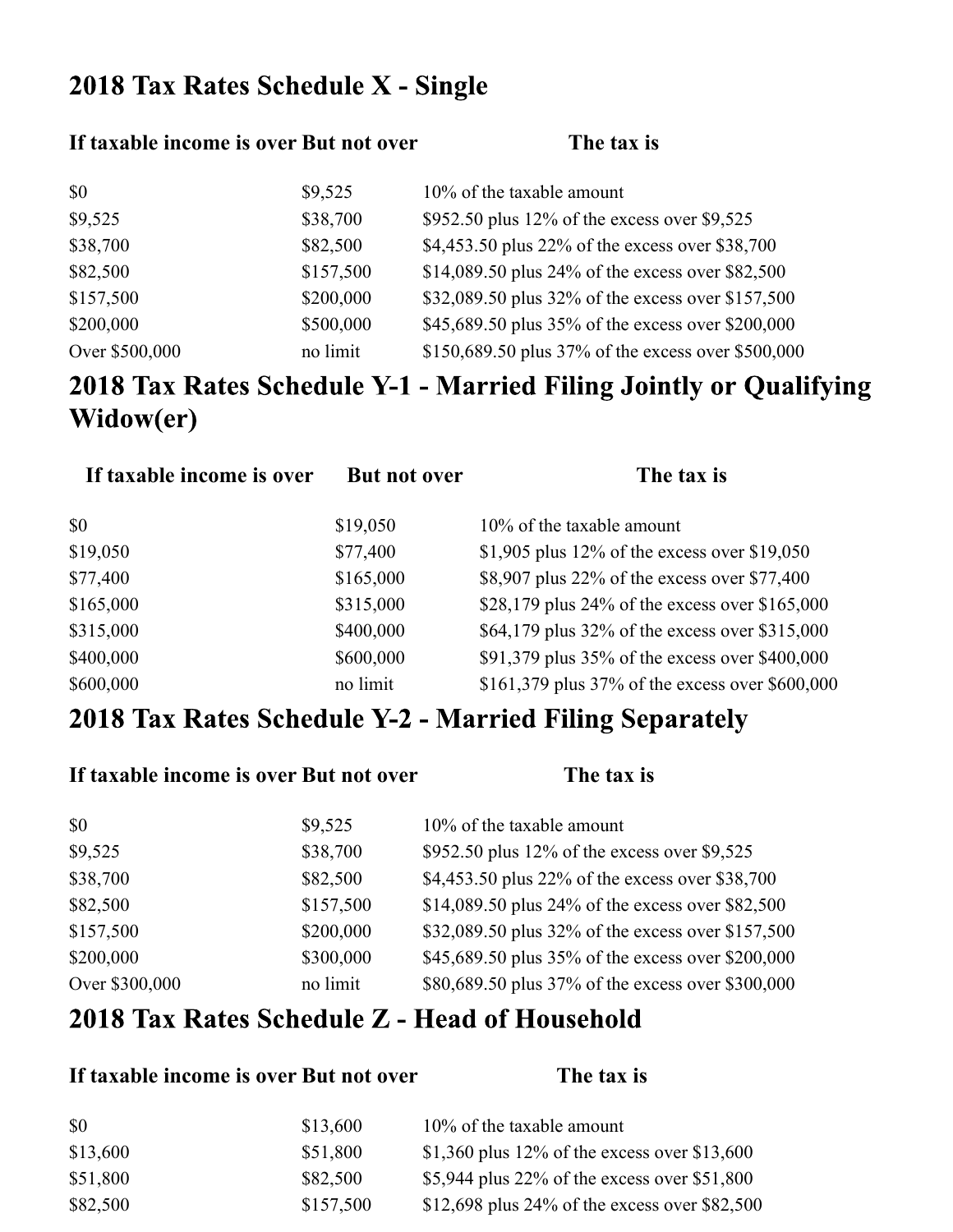### 2018 Tax Rates Schedule Z - Head of Household

# **If taxable income is over But not over The tax is** \$157,500 \$200,000 \$30,698 plus 32% of the excess over \$157,500 \$200,000 \$500,000 \$44,298 plus 35% of the excess over \$200,000 \$500,000 no limit \$149,298 plus 37% of the excess over \$500,000

#### 2018 Tax Rates Estates & Trusts

| If taxable income is over But not over |          | The tax is                                      |
|----------------------------------------|----------|-------------------------------------------------|
| <b>SO</b>                              | \$2,550  | 10% of the taxable income                       |
| \$2,550                                | \$9,150  | \$255 plus 24% of the excess over \$2,550       |
| \$9,150                                | \$12,500 | \$1,839 plus $35\%$ of the excess over \$9,150  |
| \$12,500                               | no limit | \$3,011.50 plus 37% of the excess over \$12,500 |

## **Social Security 2018 Tax Rates**

| <b>Base Salary</b>          | \$128,400  |
|-----------------------------|------------|
| Social Security Tax Rate    | $6.2\%$    |
| Maximum Social Security Tax | \$7,960.80 |
| Medicare Base Salary        | unlimited  |
| Medicare Tax Rate           | $1.45\%$   |

#### **Additional Medicare 2018 Tax Rates**

| <b>Additional Medicare Tax</b>                       | $0.9\%$                  |
|------------------------------------------------------|--------------------------|
| <b>Filing status</b>                                 | <b>Compensation over</b> |
| Married filing jointly                               | \$250,000                |
| Married filing separate                              | \$125,000                |
| Single                                               | \$200,000                |
| Head of household (with qualifying person) \$200,000 |                          |
| Qualifying widow(er) with dependent child \$200,000  |                          |

## **Education 2018 Credit and Deduction Limits**

| American Opportunity Tax Credit (Hope)          | \$2,500 |
|-------------------------------------------------|---------|
| Lifetime Learning Credit                        | \$2,000 |
| <b>Student Loan Interest Deduction</b>          | \$2,500 |
| <b>Coverdell Education Savings Contribution</b> | \$2,000 |

#### **Miscellaneous 2018 Tax Rates**

Standard Deduction:

• Married filing jointly or Qualifying Widow(er) \$24,000